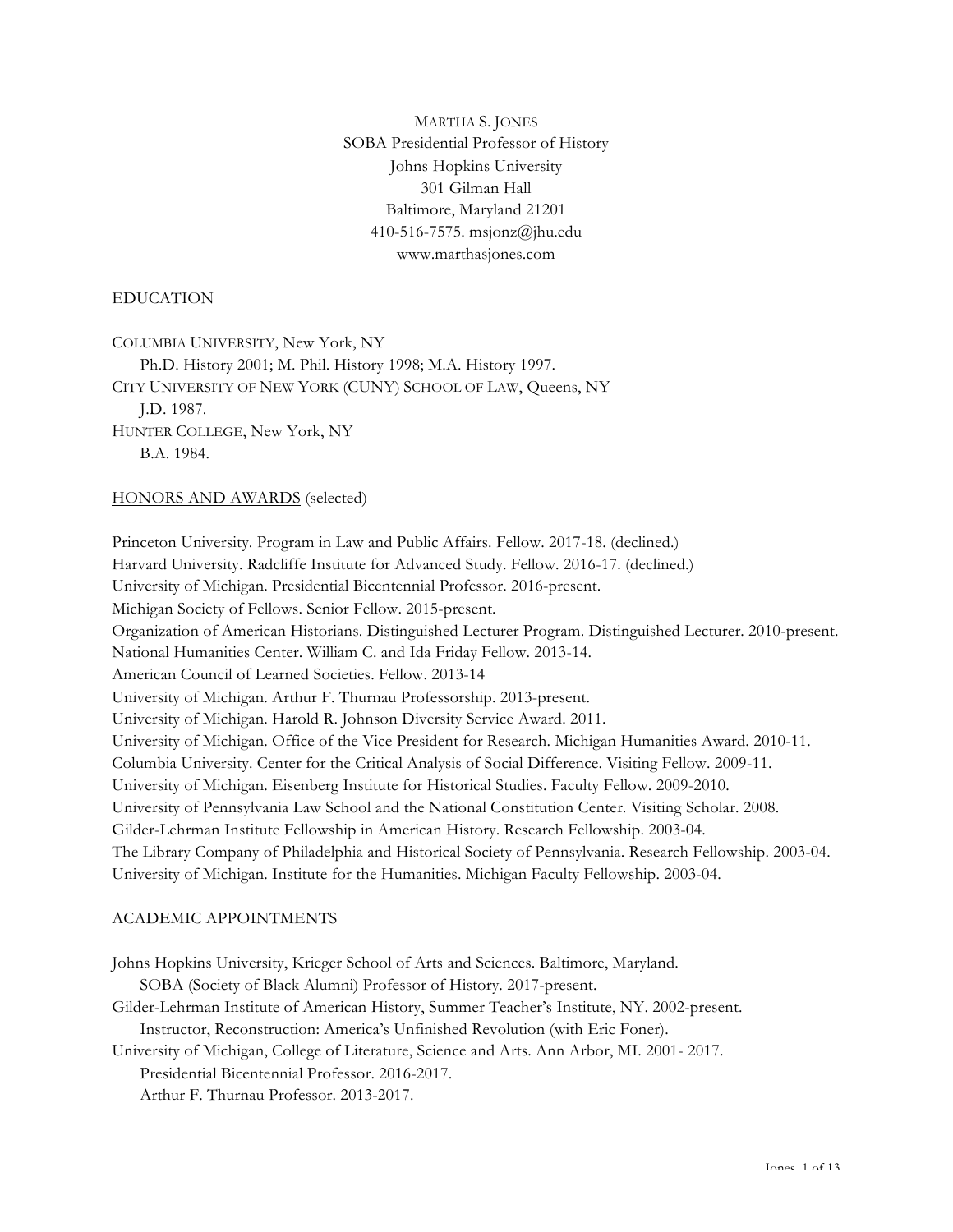| Professor of History and Afroamerican and African Studies. 2015-2017.                   |
|-----------------------------------------------------------------------------------------|
| Associate Professor of History and Afroamerican and African Studies. 2007-2015.         |
| Assistant Professor of History and Afroamerican and African Studies. 2001-2007.         |
| University of Michigan Law School, Ann Arbor, MI. 2004-2017.                            |
| Affiliated LSA Faculty. 2010-2017.                                                      |
| Visiting Professor of Law. 2008-2017.                                                   |
| Visiting Assistant Professor of Law. 2004-2007.                                         |
| École des Hautes Études en Sciences Sociales (EHESS), Paris, France. 2006, 2007 & 2009. |
| Directrice d'Études Invitée.                                                            |
| Barnard College. New York, NY. 2000-2001.                                               |
| Visiting Assistant Professor of History.                                                |
| New School University, Eugene Lang College. New York, NY. 1997-2001                     |
| Adjunct Lecturer.                                                                       |
|                                                                                         |

# BOOKS

- *Birthright Citizens: A History of Race and Rights in Antebellum America* (New York: Cambridge University Press, Forthcoming 2018.)
- *All Bound Up Together: The Woman Question in African-American Public Culture, 1830-1900* (University of North Carolina Press, 2007.)

# EDITED VOLUMES

Editor. *Toward an Intellectual History of Black Women,* eds. Mia Bay, Farah J. Griffin, Martha S. Jones and Barbara D. Savage. (University of North Carolina Press, 2015.)

Guest editor. *Proclaiming Emancipation. Journal of the Civil War Era.* 3, no. 4 (December 2013.)

Editor. *Women & Performance: A Journal of Feminist Theory. Special Issue: Pass\*ing.* Co-editor, with John L. Jackson, Jr. 29, no. 1(Fall 2005.)

# ARTICLES (selected)

- "Navigating Free Black Citizenship: Port City Encounters from Baltimore to Rio de Janeiro," in Whitney Stewart and John Marks, eds. *Race and Nation in the Age of Emancipations* (University of Georgia Press, forthcoming 2017.)
- "Forgetting the Abolition of the Slave Trade in the United States: How History Troubled Memory in 2008." *Distant Ripples of the British Abolitionist Wave? Africa, the Americas and Asia,* eds. Myriam Cottias and Marie Jeanne Rossignol (Trenton, NJ: Africa World Press Tubman Institute Series, forthcoming 2017.)
- "Birthright Citizenship and Reconstruction's Unfinished Revolution," in Forum: The Future of Reconstruction Studies, *Journal of the Civil War Era* 7, no. 1 (March 2017): 10.
- "False Starts, Missed Opportunities, and a Pioneering Historian," *The Quarto* 46 (Fall-Winter 2016).
- "First the Streets, Then the Archives," *American Journal of Legal History* 56, no. 1 (March 2016): 92-96.
- "Marin et citoyen : être noir et libre à bord des navires états-uniens avant la Guerre civile." *Le Mouvement Social* 3 (2015): 93-112.
- "Histories, Fictions, and Black Womanhood Bodies: Rethinking Race, Gender, and Politics in the Twenty-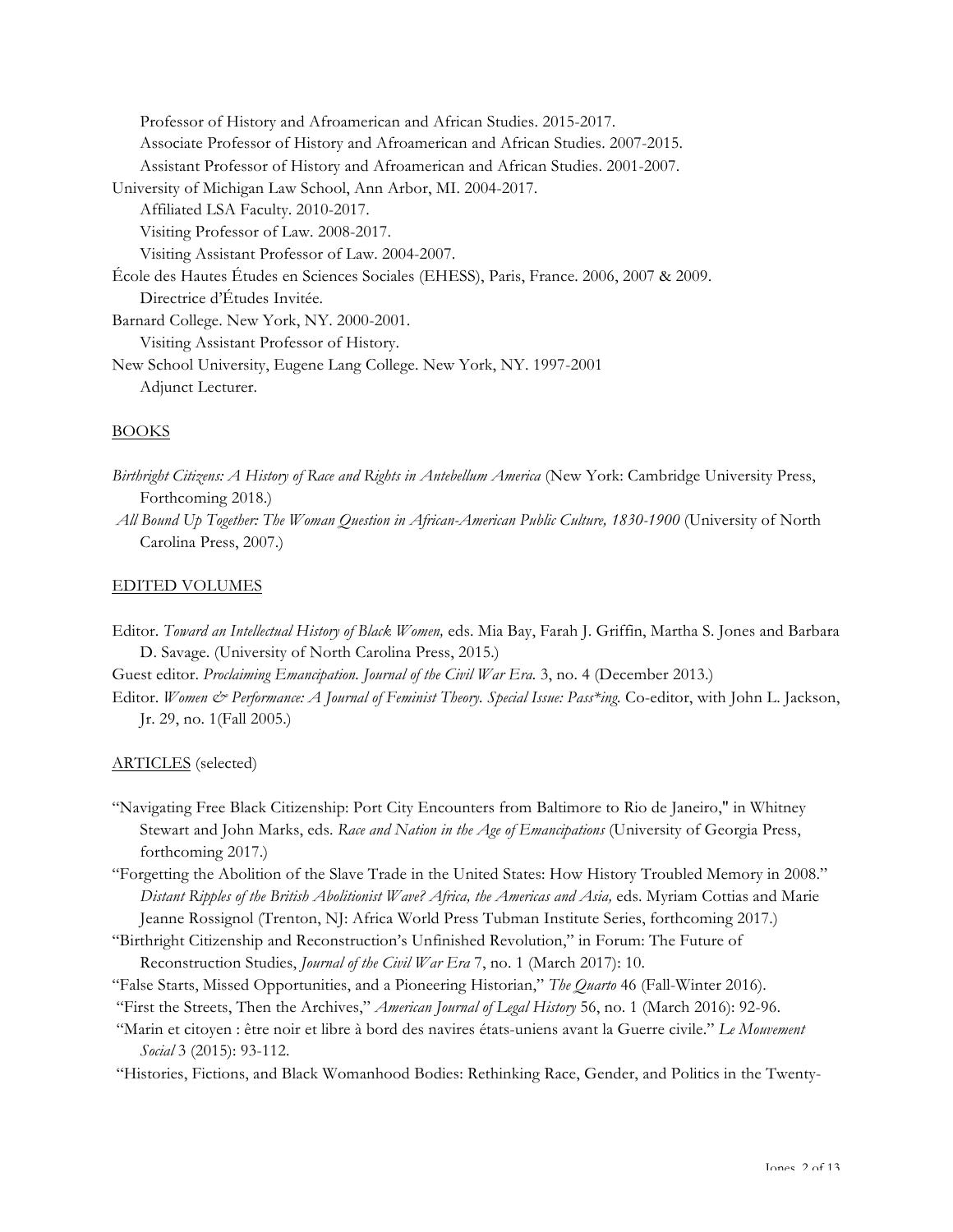First Century." *Toward an Intellectual History of Black Women,* eds. Mia Bay, Farah Griffin, Martha S. Jones and Barbara D. Savage (University of North Carolina Press, 2015.) "History and Commemoration:

- The Emancipation Proclamation at 150." *Journal of the Civil War Era,* 3, no. 4 (December 2013): 452-457.
- "Emancipation's Encounters: Seeing the Proclamation Through Soldiers' Sketchbooks." *Journal of the Civil War Era,* 3, no. 4 (December 2013): 533-548.
- *"Hughes v. Jackson*: Race and Rights Beyond Dred Scott." 91, no. 5 *North Carolina Law Review* (June 2013): 1757-1783.
- "The Case of *Jean Baptiste, un Créole de Saint-Domingue:* Narrating Slavery, Freedom, and the Haitian Revolution in Baltimore City." Chapter 5 in *The American South and the Atlantic World* eds. Brian Ward, Martin Bone, and William A. Link (Gainesville: University Press of Florida, 2013): 104-128.
- "Historians' Forum: The Emancipation Proclamation." (with Kate Masur, Louis Masur, James Oakes, and Manisha Sinha.) 59, no. 1 *Civil War History* (March 2013*.*)
- "Time, Space, and Jurisdiction in Atlantic World Slavery: The Volunbrun Household in Gradual Emancipation New York." *Law and History Review* 29, no 4 (November 2011): 1031-1060.
- "Overthrowing the 'Monopoly of the Pulpit': Race and the Rights of Churchwomen in Nineteenth Century America." No Permanent Waves: Recasting Histories of U.S. Feminism, ed. Nancy Hewitt (New Brunswick, NJ: Rutgers University Press, 2010.)
- "Leave of Court: African-American Legal Claims Making In the Era of *Dred Scott v. Sandford.*" *Contested Democracy: Politics, Ideology and Race in American History,* eds. Manisha Sinha and Penny Von Eschen (New York: Columbia University Press, 2007.)
- "Make us a Power": African-American Methodists Debate the Rights of Women, 1870-1900." *Women and Religion in the African Diaspora,* eds. R. Marie Griffith and Barbara D. Savage. (Baltimore, MD: Johns Hopkins University Press, 2006).
- "Perspectives on Teaching Women's History: Views from the Classroom, the Library, and the Internet," *Journal of Women's History* 16, no. 2 (Fall 2004): 143-176.

## ESSAYS and COMMENTARY (selected)

"The 14th Amendment Solved One Citizenship Crisis, but it Created a New One." Washington Post. July 2017.

"At the University of Michigan, Confronting Controversy to Move Forward." Detroit Free Press. April 2017.

- "Ava Duvernay's 13th: It's About Hope, Not History." Medium. October 30, 2016.
- "Are There New Lives for Old Objects at the National Museum of African American History and Culture?" Muster: The Blog of the Journal of the Civil War Era. October 2016.
- "Thurgood Marshall and His Hometown Courthouse." We're History. July 2016.

"The Color of History." Color Code: The Exhibition Catalog (Ann Arbor: University of Michigan Department of Afroamerican and African Studies, 2016.)

- "Julian Bond's Great-Grandmother a "Slave Mistress?: How the New York Times Got it Wrong." History News Network. August 2015.
- "We Are the Intellectuals." Roundtable: Toward an Intellectual History of Black Women." African-American Intellectual History Society Blog. June 5, 2015.
- "On The Cherokee Rose, Historical Fiction, and Silences in the Archives." Process: The Blog of the Organization of American Historians. May 26, 2015.
- "Who Here is a Negro?" Michigan Quarterly Review. 53, no. 1 (Winter 2014): 23-28.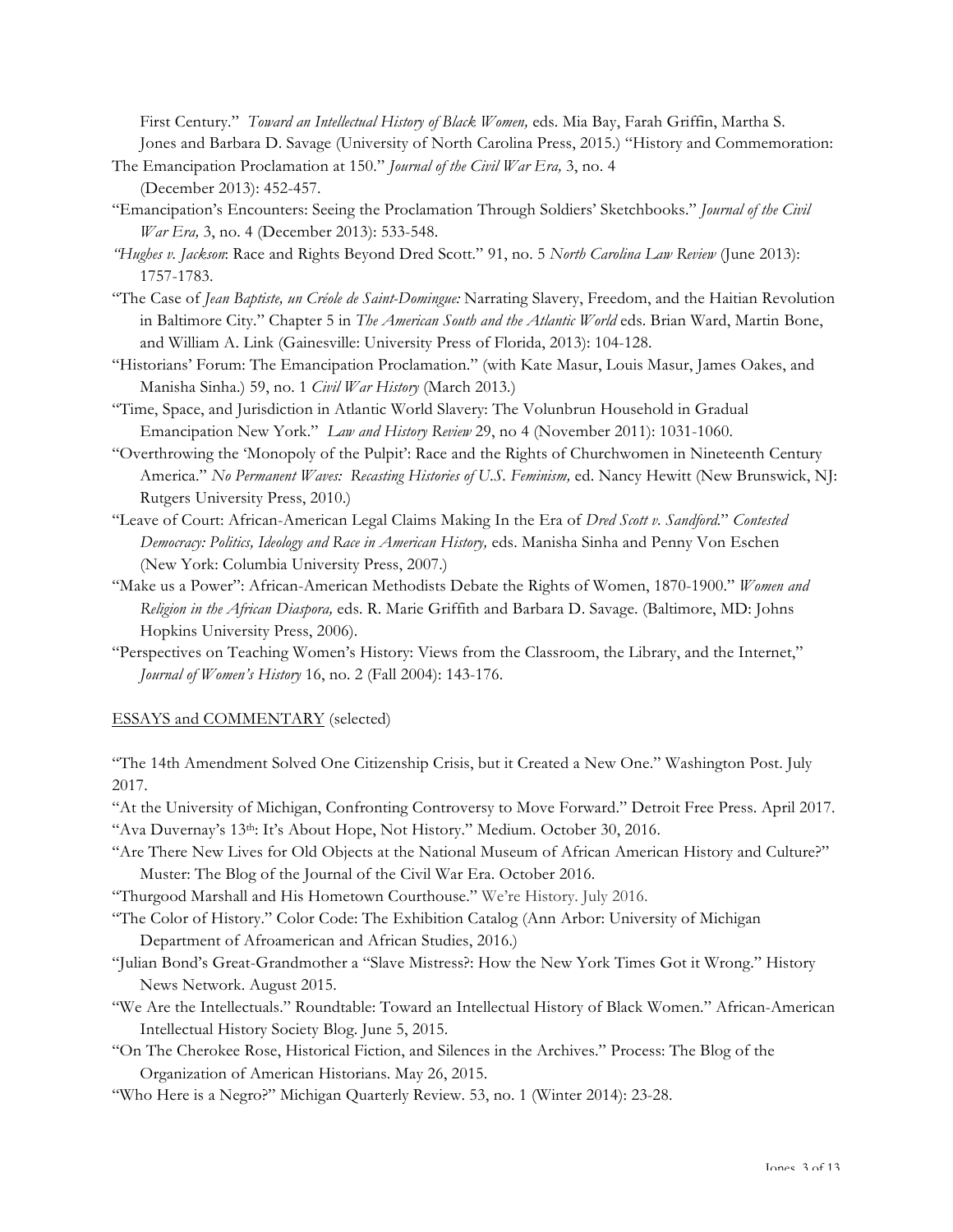- "Why We Still Need "Black History Month, Even Though #28DaysAreNotEnough." *CNN.* February 25, 2015.
- "From Michael Stewart to Michael Brown: A Reflection on #FergusonOctober." *Huffington Post*. November 14, 2014.
- "Supreme Court Ruling Upholds America's Mixed View." *CNN*. April 24, 2014.

"Who Here is a Negro?" *Michigan Quarterly Review.* 53, no. 1 (Winter 2014): 23-28.

- "When it Comes to Diversity, Who Counts?" *Huffington Post*. March 26, 2014.
- "What's in a Name? Mixed, Biracial, Black." *CNN*. February 19, 2014.
- "Biracial, and also Black." *CNN*. February 12, 2014.
- "History, Myth and the Emancipation Proclamation." *Proclaiming Emancipation: The Exhibition Catalogue* (Ann Arbor, MI: The William L. Clements Library, 2013.)
- "Turning Back the Time of Racism." Huffington Post. February 12, 2013.
- "Understanding Race." Huffington Post. February 5, 2013.
- "A Bellwether: Phil Lapsansky at the Library Company of Philadelphia." *Phil Lapsansky: Appreciations*  (Philadelphia, PA: Library Company of Philadelphia, 2012.)
- "Edward Clay's Life in Philadelphia." *An Americana Sampler: Essays on Selections from the William L. Clements Library*, eds. Brian Leigh Dunnigan and J. Kevin Graffagnino (Ann Arbor, MI: The William L. Clements Library, 2011).

"Reflections of an Archive Rat." (Ann Arbor, MI: The William L. Clements Library, 2009.)

- "Reframing the Color Line." *Reframing the Color Line: The Exhibition Catalog* (Ann Arbor, MI: The William L. Clements Library, 2009.)
- "Learning a Pedagogy of Love: Thomas Merton." *Living Legacies at Columbia*, ed, Wm. Theodore de Bary (New York: Columbia University Press, 2006.)
- "Mining Our Collective Memory: Beyond the Academic-Activist Divide in Black Studies," *Souls: A Critical Journal of Black Politics, Culture, and Society.* 6, no. 3/4 (October 2004): 71-76.

### CURATORIAL EXPERIENCE

"Stumbling Blocks." University of Michigan President's Bicentennial Colloquium on the Future University Community. May 2017. Creator and curator.

"The Arabella Chapman Project." www.arabellachapman.com. June 2015.

- "Proclaiming Emancipation." The William L. Clements Library. Ann Arbor, Michigan. October 2012- February 2013. Co-curator, with Clayton Lewis.
- "Revolution: The Atlantic World Reborn." New-York Historical Society. November 2011-April 2012. Historical advisor.
- "Reframing the Color Line: Race and the Visual Culture of the Atlantic World." The William L. Clements Library. Ann Arbor, Michigan. October 2009 –February 2010. Co-curator, with Clayton Lewis.
- "And Still We Rise" (permanent exhibition.) The Charles H. Wright Museum of African American History. Detroit, Michigan. 2003. Historical advisor.

#### BOOK REVIEWS

- "Review of *Redemption Songs: Suing for Freedom before Dred Scott* by Lea Vandervelde, in *Law & History Review* 33, no. 4 (November 2015): 1009-1011.
- "Review of *Encountering Revolution: Haiti and the Making of the Early Republic* by Ashli White," in *Slavery &*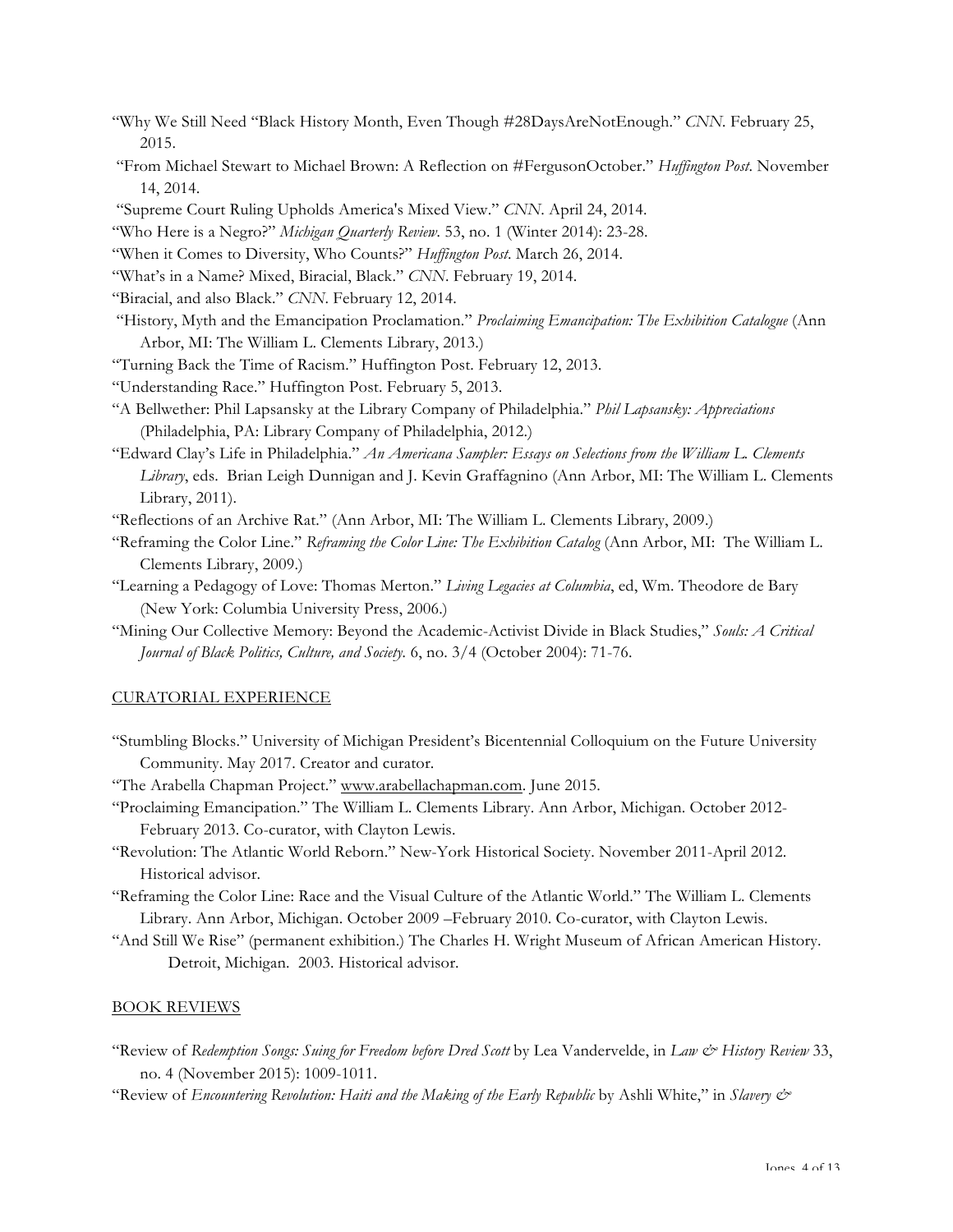*Abolition* 33, no 1 (March 2012): 187-189.

- "Review of *What Blood Won't Tell: A History of Race on Trial* by Ariela J. Gross," in *Law & Society Review* 44, no. 3-4 (September/December 2010): 877-79.
- "Review of *Sarah Johnson's Mount Vernon: The Forgotten History of an American Shrine* by Scott E. Casper," in *The American Historical Review,* 114, no. 5 (December 2009).
- "Review of *'We Are Coming': The Persuasive Discourse of Nineteenth-Century Black Wo*men by Shirley Wilson Logan," in *Gender & History*. 16, no. 1 (April 2004).
- "Review of *Disciples of Liberty: The African Methodist Episcopal Church in the Age of Imperialism, 1884-1916* by Lawrence Little." *The North Star: A Journal of African-American Religious History,* 7, no. 2 (Spring 2004).
- "Review of *Come Shouting to Zion: African American Protestantism in the American South and British Caribbean To 1830* by Sylvia Frey and Betty Wood," in *The North Star: A Journal of African-American Religious History*, I, no. 2 (Spring 1998).

#### INVITED PRESENTATIONS (selected)

#### 2017

- "Toward an Intellectual History of Black Women…and Back." Keynote. Conservative/Progressive Summit. Hauenstein Center, Grand Valley State University. May 2017.
- "Threats of Removal." University of Miami School of Law. April 2017.
- "Writing Black Women's Intellectual History." Tulane University. March 2017.
- "Toward an Intellectual History of Black Women." With Tiya Miles and Megan Sweeney. Institute for
- Research on Women and Gender. University of Michigan. January.
- "Threats of Removal." Rutgers School of Law. January.

### 2016

- "Threats of Removal." University of Virginia Law School. November.
- "Finding William Yates." History Department. University of Pennsylvania. November.
- "To See and be Seen: A Tribute to Mary Frances Berry," Plenary. Association for the Student of African American Life and History. October.
- "Threat of Removal," History Department. Johns Hopkins University. October.
- "A History of the South: Colonization, Birthright and the Rights of Black Americans." History Department. University of North Carolina, Chapel Hill. September.

"Wade in the Water," Bennett College. September.

- "Fugitivity, Irredeemablity, and the Law of Black Boyhood," Law and Humanities Junior Scholar Workshop. UCLA School of Law. June.
- "Seeing Slavery in the Juridical Archive: Signatures and Signs." Le Centre de Recherches sur le Brésil Colonial et Contemporain. École des Hautes Études en Sciences Sociales (EHESS), Paris. May.
- "Birthright Citizens: Race and Rights in Antebellum America." Centre international de recherches sur les esclavages. École des Hautes Études en Sciences Sociales (EHESS). Paris, France. May.
- "The Color of History." Marking Race, Making History: A Conference in Celebration of the Career of Thomas Hot. University of Chicago. April.

"Birthright Citizens: Race and Rights in Antebellum America." University of Wisconsin Law School. March. "The Children of Loving v. Virginia: Law and Mixed Race Identity." Sciences Po (Paris.) March.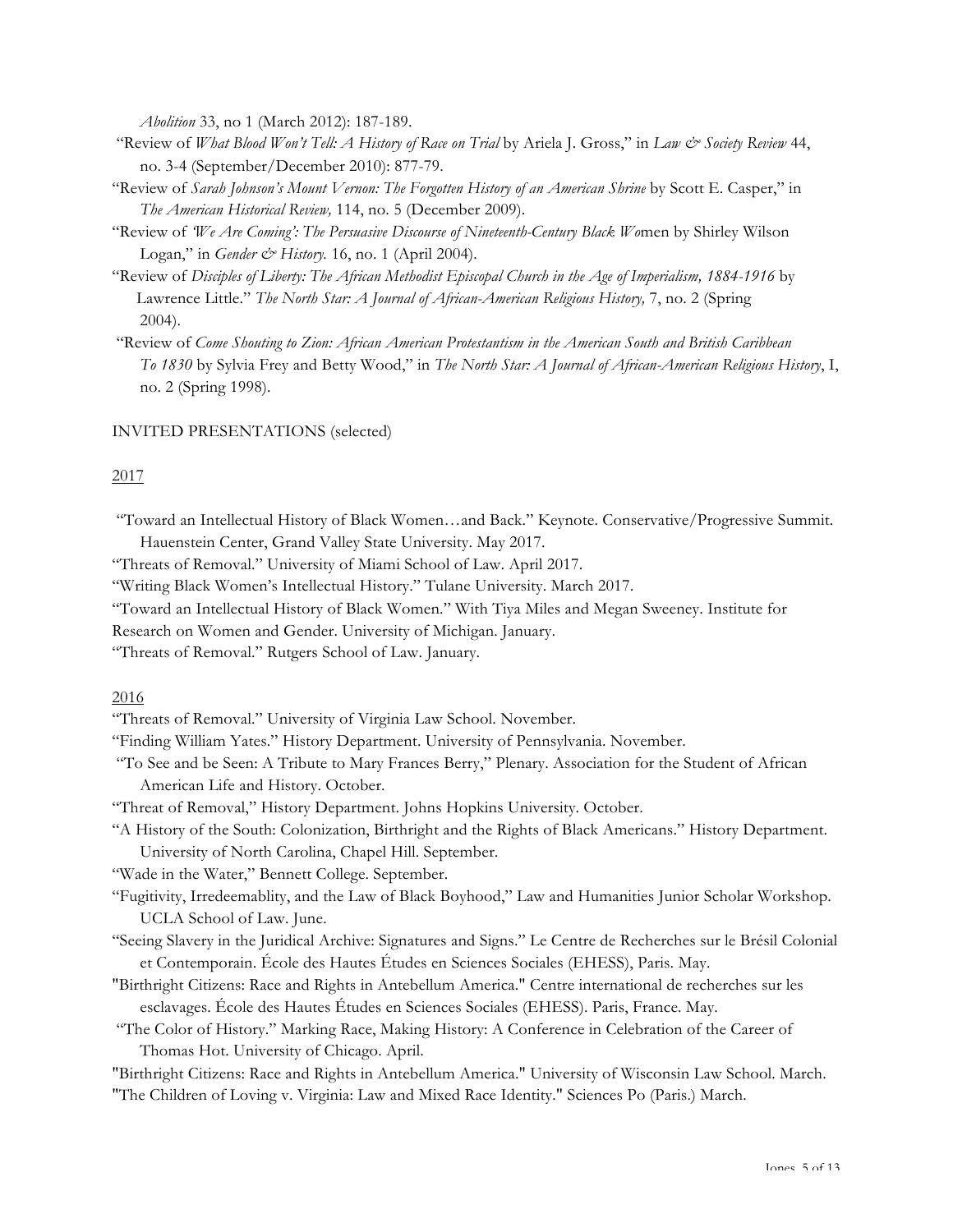"Celia, A Slave: The History and Memory of Slavery and Sexual Violence." William Woods College. March. "#SayHerName: Celia and the History of Slavery and Sexual Violence." University of Missouri. March.

- "The Children of Loving v. Virginia: Law and Mixed Race Identity." University of Southern California (USC) Program in Law, Culture and the Humanities. March.
- "Birthright Citizens: A History of Race and Rights in Antebellum America." University of Southern California Law School. March.

"Birthright Citizens: Race and Rights in Antebellum America." University of Detroit Mercy. February. "The Criminalization of Poverty: An Origins Story." University of Michigan Law School. February. "The Cherokee Rose: A Conversation with Tiya Miles." University of Michigan Library. January.

### 2015

- "What is the Color of History?" Multiracial in a Monoracial World, University of Michigan Library. 2015.
- "Red, White and Black: Writing a History of Mixed Race Identity." John Hope Franklin at 100. Duke University. November.

"Showdown & Thurgood Marshall." With Will Haygood. Literati Booksellers. October.

"Landmark Cases: Dred Scott v. Sanford." CSPAN. October.

"Comment on Tomlins Freedom Bound." North American Labor History Annual Conference. 2015.

"Overturning Dred Scott." Association for the Study of Afroamerican Life and History Annual Meeting. September.

"The Children of Loving v. Virginia." Franklin College. Franklin, Indiana. September.

"The Arabella Chapman Project." University of Michigan EIHS. September.

"Toward an Intellectual History of Black Women." Vineyard Haven Public Library. August.

"Toward an Intellectual History of Black Women." CIRESC (Paris.) June.

"Birthright Citizens." Columbia University Reid Hall (Paris.) June.

"Comment on Elijah Anderson's The Cosmopolitan Canopy." CNRS Pouchet (Paris.) June.

"Family, History, and Writing the Past of Mixed-Race Identity." Organization of American Historians. April.

"Silence and Slavery's Shards. Allure of the Judicial Archives." University of Michigan Law School. April.

"Reparation: A Conversation with Ta-Nehisi Coates." Duke University. March.

"Love and the Ethics of Law Practice". Keynote. Juan Tienda Dinner. University of Michigan Law School. March.

"Navigating Free Black Citizenship: Port City Encounters from Baltimore to Rio de Janeiro." Keynote. Reperiodizing Latin America's Nineteenth Century. Yale University. New Haven, CT. February.

"Black Women, Law, and the Politics of Pleasure." Shondaland Symposium. Duke University. January.

"Children of Loving v. Virginia: Living at the Intersection of Law and Mixed-Race Identity." Martin Luther King, Jr. Day Address. University of Michigan Law School. January.

## 2014

"The State of Missouri v. Celia, a Slave: A History of Slavery and Sexual Violence." CSPAN American History TV. October 2014.

- "Navigating Free Black Citizenship: From Baltimore to Valparaiso*.*" Circulation des Catégories Juridiques et des Catégories Racial dans l'Espace Atlantique. École des Hautes Études en Sciences Sociales (EHESS), Paris, France. June.
- "The Slaves' Emancipation: How Lincoln's Proclamation Became Law." City College of New York. New York, NY. June.

"Rights that Cannot be Annulled": Travel, Guns, and the Possibilities of Black Laws in Baltimore City."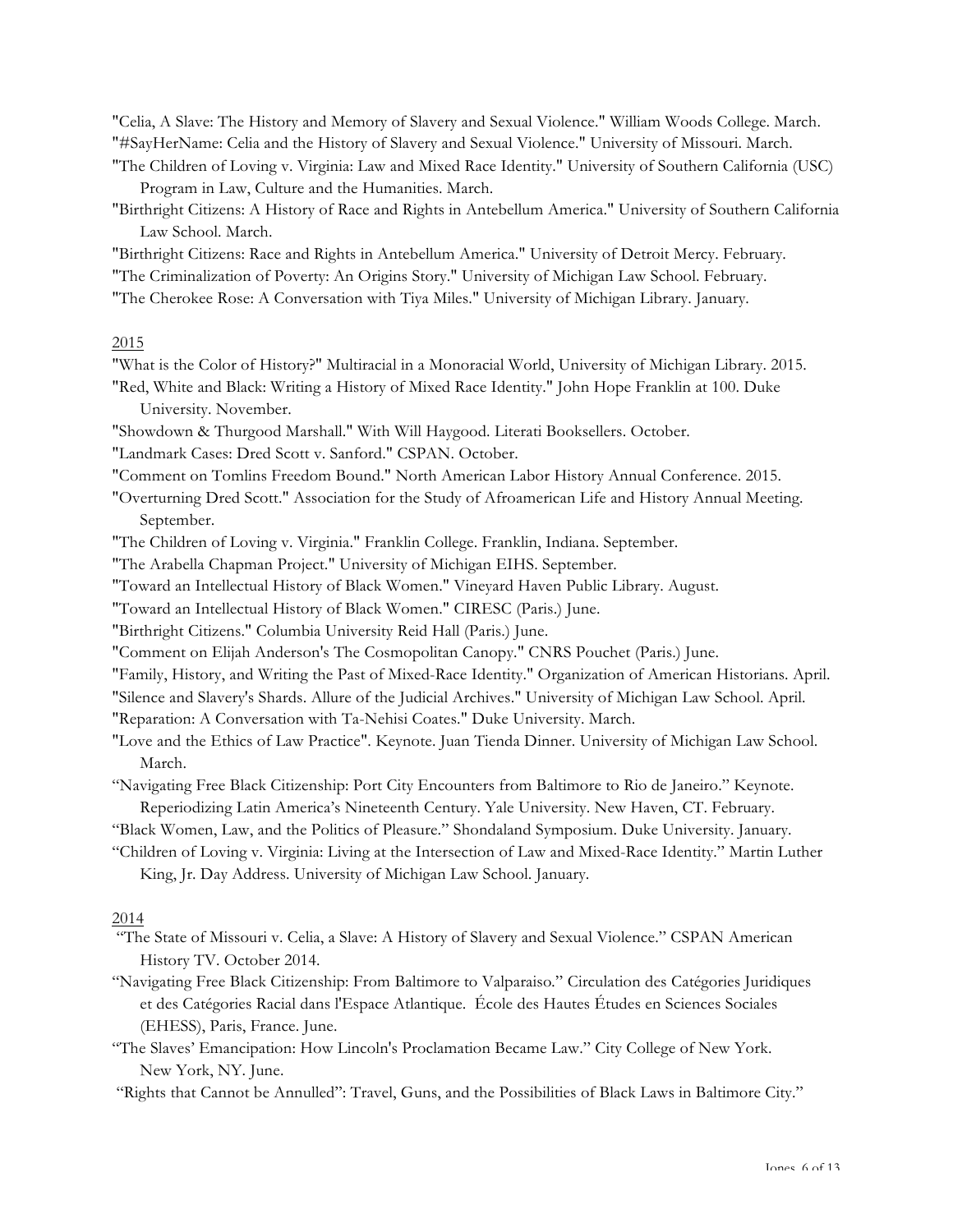American Bar Foundation. Chicago, IL. May.

- "Reading Kara Walker as Historian." St. Louis Museum of Art. St. Louis, MO. May.
- "Rights that Cannot be Annulled": Travel, Guns, and the Possibilities of Black Laws in Baltimore City." Johns Hopkins University Department of History. Baltimore, MD. April.
- ""One hand upon the Constitution and the other upon the Discipline of the Church": Church, State, and Citizenship in Antebellum Baltimore." Duke University Law School. Durham, NC. March.
- "The Politics of Privacy: Black Women and the Culture of Dissemblance." University of Michigan. Honors Convocation. March.
- "Civil Rights 2014." Black History Month Keynote. Bennett College for Women. Greensboro, NC. February.
- "Navigating Free Black Citizenship: Port City Encounters from Baltimore to Rio de Janeiro." Race and Nation in the Age of Emancipation. Rice University, Houston, TX. February.

## 2013

- "Hughes v. Jackson: Race and Rights Beyond Dred Scott." Duke University Law School. Durham, NC. November.
- Citizenship Before Birthright: The Puzzle of Free African Americans Prior to the 14th Amendment." National Humanities Center. Durham, NC. November.
- "Emancipation as Translation: How Lincoln's Proclamation Became Law." Center for the Study of Slavery and Justice. Brown University. Providence, RI. November.
- "Overturning Dred Scott: Race, Rights, and Citizenship in Antebellum America." Triangle Legal History Seminar. Research Triangle Park, NC. October.
- "The Illogics of Race and Law in the Nineteenth Century United States." University of Nantes (France.) June.
- "Popote: A Life History of Slavery and Law and the Haitian Diaspora." École des Hautes Études en Sciences Sociales. May.
- "Governing the Free Black Family: Reflections on Scenes from Antebellum Baltimore." Center for African American Studies. Princeton University. April.
- "One hand upon the Constitution and the other upon the Discipline of the Church": Church, State, and Citizenship in Antebellum Baltimore Religion Department. Princeton University. February.

### 2012

- "The Illogics of Race and Law in the Nineteenth Century United States." Systèmes de castes et systèmes esclavagistes, Fondation Maison des Sciences de l'Homme (FMSH,) Paris. France. December.
- "Hughes v. Jackson: Race and Rights Beyond Dred Scott." Race Law Trials. University of North Carolina Law School. October.
- "Leave of Court: Race and the Right to Interstate Travel in the Era of Dred Scott." Borders and Belonging Sawyer Seminar. Rutgers University. October.
- "Emancipation's Encounters: Seeing the Proclamation Through Soldiers' Sketchbooks." Proclaiming Emancipation. University of Michigan. October.

"Popote: A Life History of Slavery and Law and the Haitian Diaspora." Early American Biographies. The Omohundro Institute and the University of Southern California-Huntington Library Early Modern Studies Institute. The Huntington Library. Los Angeles, CA. June 2012.

"Re-enslavement and the Saint-Domingue Diaspora." Duke University Haiti Lab. Durham, NC. March 2012. "The Right to Travel: From the Baltimore City Courthouse to the US Supreme Court." Black History Month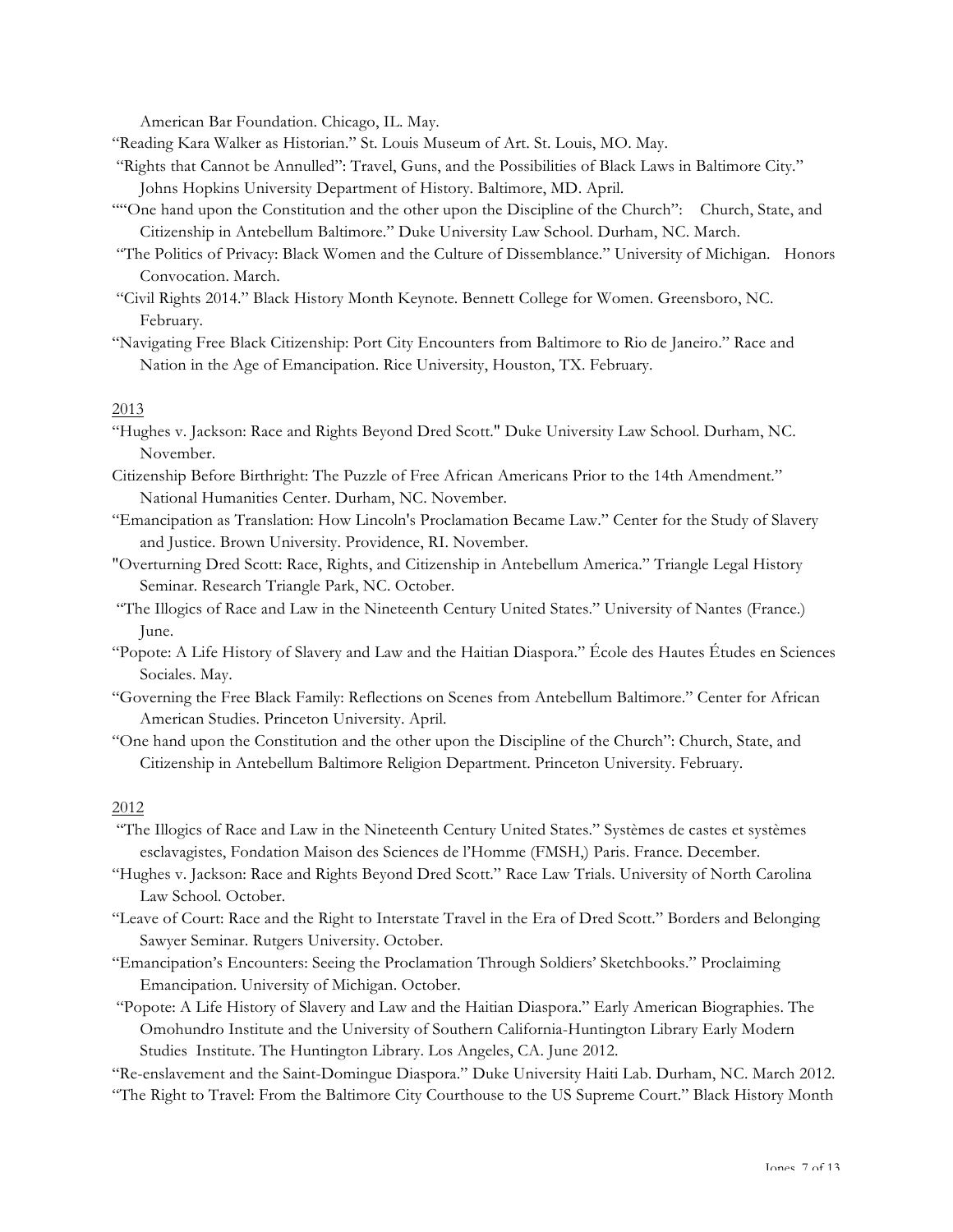Meeting. Library Company of the Baltimore Bar. Baltimore, MD. February 2012.

2011

"Slave or Free?: Tracing Generations Through the Diaspora of Saint-Domingue/Haiti." Keynote Address. Berkshire Conference on the History of Women. Amherst, MA. June.

"Mulattoes and Other Tragedies in a Post-Obama America." University of Nottingham Law School. March. "Writing the History of Slavery From the Artifacts of Law: A Perspective From the Local Courthouse."

- Reprèsentations de l'escalvage dans les Amériques (1763-1865.) UFR d'Études Anglophones, Université Paris-Diderot. February.
- "Reframing the Color Line: Race and Visual Culture in the Atlantic World." École des Hautes Études en Sciences Sociales (EHESS.) February.
- "Court House Stories: The Everyday Life of Freedom." With Liberty and Justice for All Martin Luther King, Jr. Day Lecture. Henry Ford Museum. January.

## 2010

- "Rituals of Rights in the Discharge of Debts: Overturning Dred Scott v. Sandford in Baltimore City." Faculty Workshop. University of Southern California Law School. October.
- "Bearing Arms in Baltimore City: From Claims-making to Citizenship in the Era of Dred Scott." Center for Law, History and Culture, University of Southern California Law School. October.
- "Time, Space, and Jurisdiction in Atlantic World Slavery: Freeing "French Negroes" in New York's Era of Gradual Emancipation," Department of History. University of Southern California. October.
- "The Case of *Jean Baptiste, un Créole de Saint-Domingue:* Narrating Slavery, Freedom, and the Haitian Revolution in Baltimore City." "W[h]ither the Atlantic World?: Understanding the American South in Transatlantic Context." Understanding the South, Understanding America Network. Clare College. Cambridge University. May.
- "I was born in…Croix-des-Bouquets": Time, Space, and Jurisdiction in Gradual Emancipation New York." Haiti and History. Center for History and Economics. Harvard University. May.
- "The Case of *Jean Baptiste, un Créole de Saint-Domingue:* Narrating Slavery, Freedom, and the Haitian Revolution In Baltimore City." Legal History Colloquium. New York University School of Law. April.
- "Arming Black America: Race and Citizenship in the Era of *Dred Scott v. Sandford."* Remaking Heritage Series. Institute for the Humanities. University of Michigan. February.
- "Rituals of Rights in the Discharge of Debts." New York University, Department of History. New York, NY. January.
- "Rituals of Rights in the Discharge of Debts." Legal Theory Workshop. University of Michigan Law School. January.
- "Remembering Lincoln in African American Visual Culture." Lincoln in American Culture's Collective Memory. The Ginsberg Center Arts of Citizenship Program and the University Musical Society. University of Michigan. January.
- "Race and National Memory in the Era of Barack Obama." 23rd Annual Martin Luther King Day Celebration. University of Michigan. January.

# 2009

- "Rituals of Rights and the Discharge of Debts." Washington University in St. Louis School of Law. St. Louis, MO. November.
- "I was born in…Croix-des-Bouquets": Time, Space, and Jurisdiction in Gradual Emancipation New York."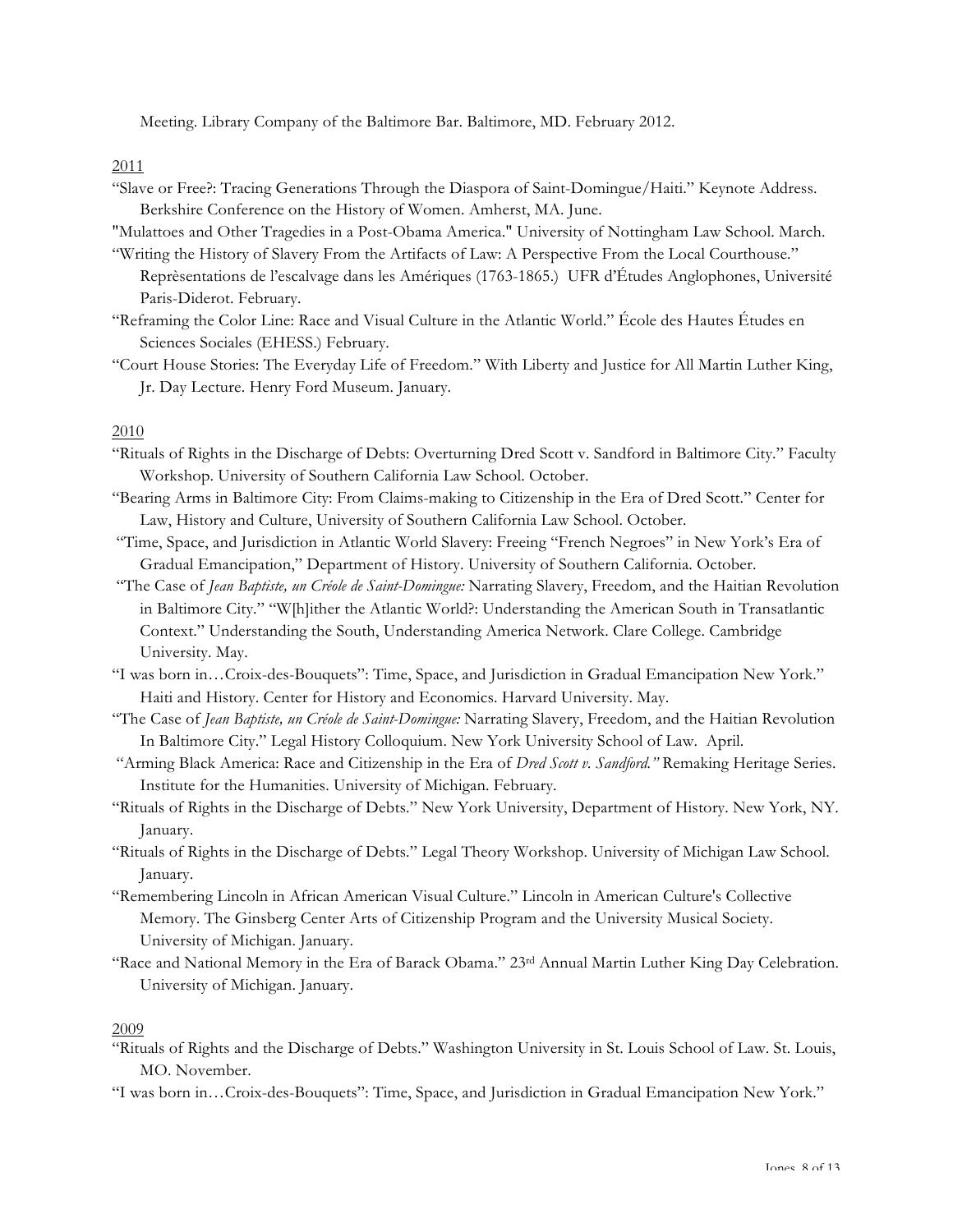Legal History Workshop. University of Michigan Law School. September.

- "I was born in…Croix-des-Bouquets": Time, Space, and Jurisdiction in Gradual Emancipation New York." American History Workshop. New York University. September.
- "Overthrowing the 'Monopoly of the Pulpit': Race and the Rights of Churchwomen in Nineteenth Century America." Transregional Perspectives on Religion, Race, and Gender in History. University of Erfurt, Erfurt, Germany. June.
- "Confessions of an 'Archive Rat': The Many Histories of a Library." Founder's Day. The William L. Clements Library. University of Michigan. Ann Arbor, MI. April.
- "I was born in…Croix-des-Bouquets": Space, Time, and Jurisdiction in Atlantic World Slavery." Department of History. Emory University. March.
- "From Toussaint to Soulouque: Envisioning Haiti in Civil War-Era America." Museum of Southern History Symposium on Southern History: The South and the World in the Civil War Era. Rice University, Houston, TX. February 209.

## 2008

- "The Politics of Reconstruction: The Intersections of Race and Gender, Then and Now." The National Constitution Center. Philadelphia, PA. November.
- "I was born in…Croix-des-Bouquets": Space, Time, and Jurisdiction in Atlantic World Slavery." Department of History. University of Maryland. November.
- "Overturning *Dred Scott v. Sanford:* Everyday Histories of Race and Rights in American Legal Culture." University of Pennsylvania Law School. September.

## 2007

- "La Question des Femmes dan la Culture Afroaméricaine." Colloque Procréation et Democratie: Grande-Bretagne, Etats-Unis, France." UFR d'Études Anglophones – LARCA. Université Paris 7-Denis Diderot. December.
- "The Case of *Jean Baptiste, Créole de Saint-Domingue:* Writing the History of Slaves from the Artifacts of Law." Histoire(s) atlantique(s) : L'Atlantique des Français, des Espagnols et des Américains. Université Paris 7- Denis Diderot. June.
- ""Right Is Of No Sex": 1848 and the African American Framing of Women's Rights." Sociohistoire des Pratiques Culturelles (XVI-XVIII siecle.) École des Hautes Études en Sciences Sociales (EHESS.) May.
- "The Case of Jean Baptiste, un Créole de Saint-Domingue: Writing the History of Slaves from the Artifacts of Law. Micro-Histoire et Histoires de Vie d'Esclaves. RTP-Esclavages. Paris, France. May.
- "The Haitian Revolution in History and Memory: Surrogation, from Habitacion Drouillard to Project Drouillard." Law and Political Development in Modern America. University of Pennsylvania Law School and University of Chicago. Legal History Consortium. February.
- "Finding the Juridical Agency of the Enslaved: The Case of *Jean Baptiste, Créole de Saint-Domingue."* Columbia University, Department of History. January.

## CONFERENCE PRESENTATIONS (selected)

# 2017

- "Slavery and Film: The Long Shadow of Birth of a Nation." Society for Cinema and Media Studies. March 2017.
- "Comment: Biography: An Evolving and Innovative Methodology for African American Intellectual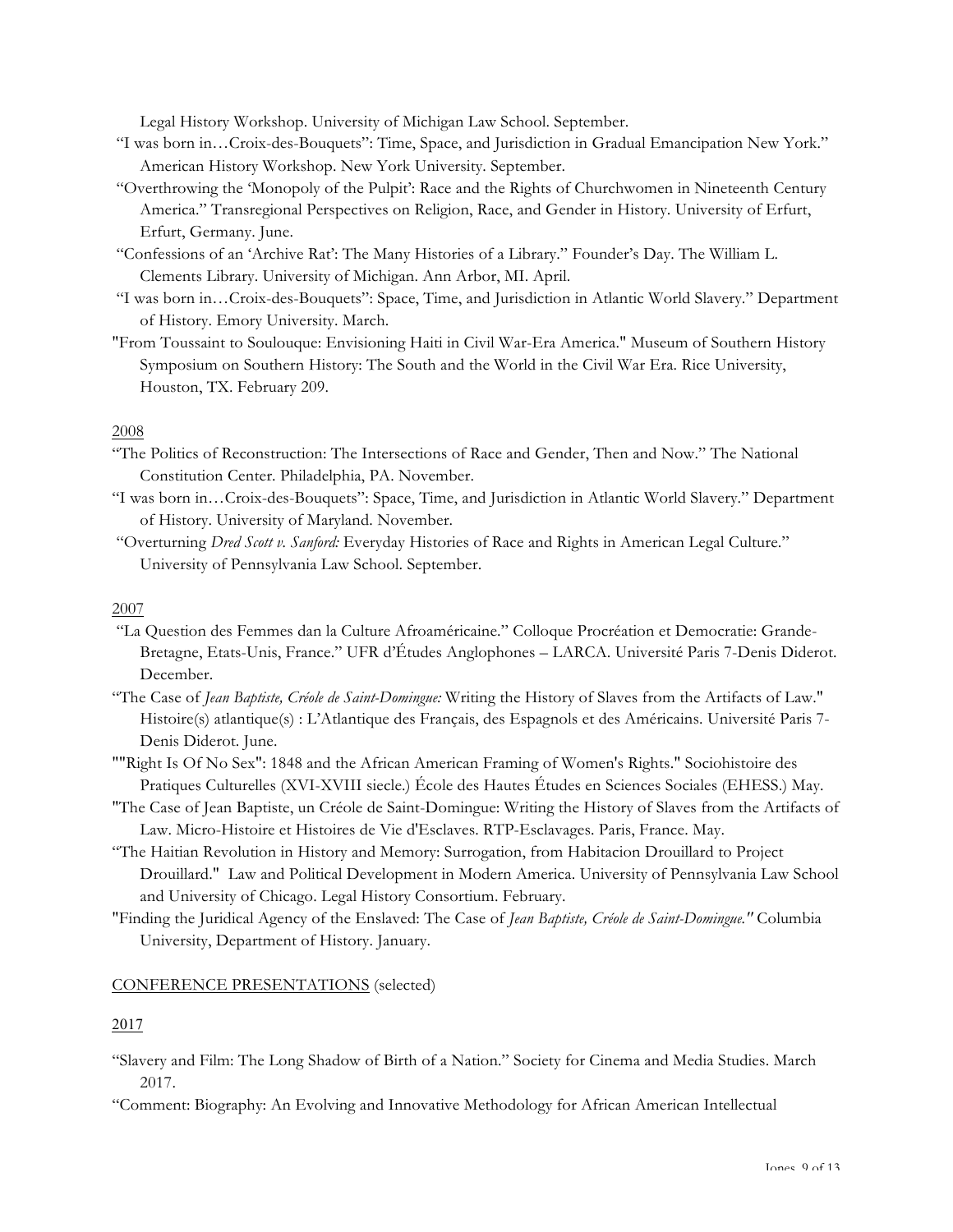History." African American Intellectual History Society. Vanderbilt University. Nashville, TN. March 2017.

- "Comment: African American Intellectuals in the Atlantic World: Challenging Social, Political, and Intellectual Boundaries." African American Intellectual History Society. Vanderbilt Univeristy, Nashville, TN. March 2017.
- "The Two Stories of William Yates." Emancipation Proclamations. CUNY Graduate Center and University of Pennsylvania McNeil Center. February 2017.

### 2016

"Citizenship During Emergency: Birthright in the 19th Century United States. American Society for Legal History. November.

# 2015

"Shards and Silence in Slavery's Archive." American Society for Legal History. November.

- "Abigail's Story: Slavery, History and Memory in France and the US." Association for the Study of Afroamerican Life and History. September.
- "Enslaved Women Waging Law in the Nineteenth-Century American South." SHEAR Annual Meeting. July. "We Are the Intellectuals." CAAR Bi-Annual Meeting, Liverpool. June.
- "Beyond Mulatto: How to Write the History of Our Mixed-Race Past, and Present." Organization of American Historians. St. Louis, MO. April.
- "The Children of Loving v. Virginia: Living at the Intersection of Law and Mixed-Race Identity." Martin Luther King, Jr. Day Lecture. University of Michigan Law School. Ann Arbor, MI. January.
- "Finding Our Truths in the Judicial Archive." American Historical Association. New York, NY. January.
- "No Straight Line: Reflections on the JD-PhD Track." American Historical Association. New York, NY. January.

### 2014

- "Beyond the Bi-Racial South: How to Re-Tell Our Mixed-Race Past." Southern Historical Association. Atlanta, GA. November.
- "Writing the History of Race and Citizenship: Who Wrote Yates' *Rights of Colored Men*, and Why Does it Matter?" Black Historians and the Writing of History in the 19th and early 20th centuries: What Legacy? University Paris Diderot. Paris, France. June.

## 2013

- "Proclaiming Emancipation: Interpreting Slavery's Abolition through Visual Culture." Law and Society Association Annual Meeting. Boston, MA. June.
- "Writing and Rewriting a Past: Lost Histories of Free People of Color in New Orleans." (comment.) American Historical Association Annual Meeting. New Orleans, LA. January.
- "Law, Geography, and the Limits of Imperial Jurisdiction in the Colonial Caribbean." (comment.) American Historical Association Annual Meeting. New Orleans, LA. January.

### 2012

"Transforming American Advocacy: Race, Gender, and Local Courts in the Twentieth Century." (comment.)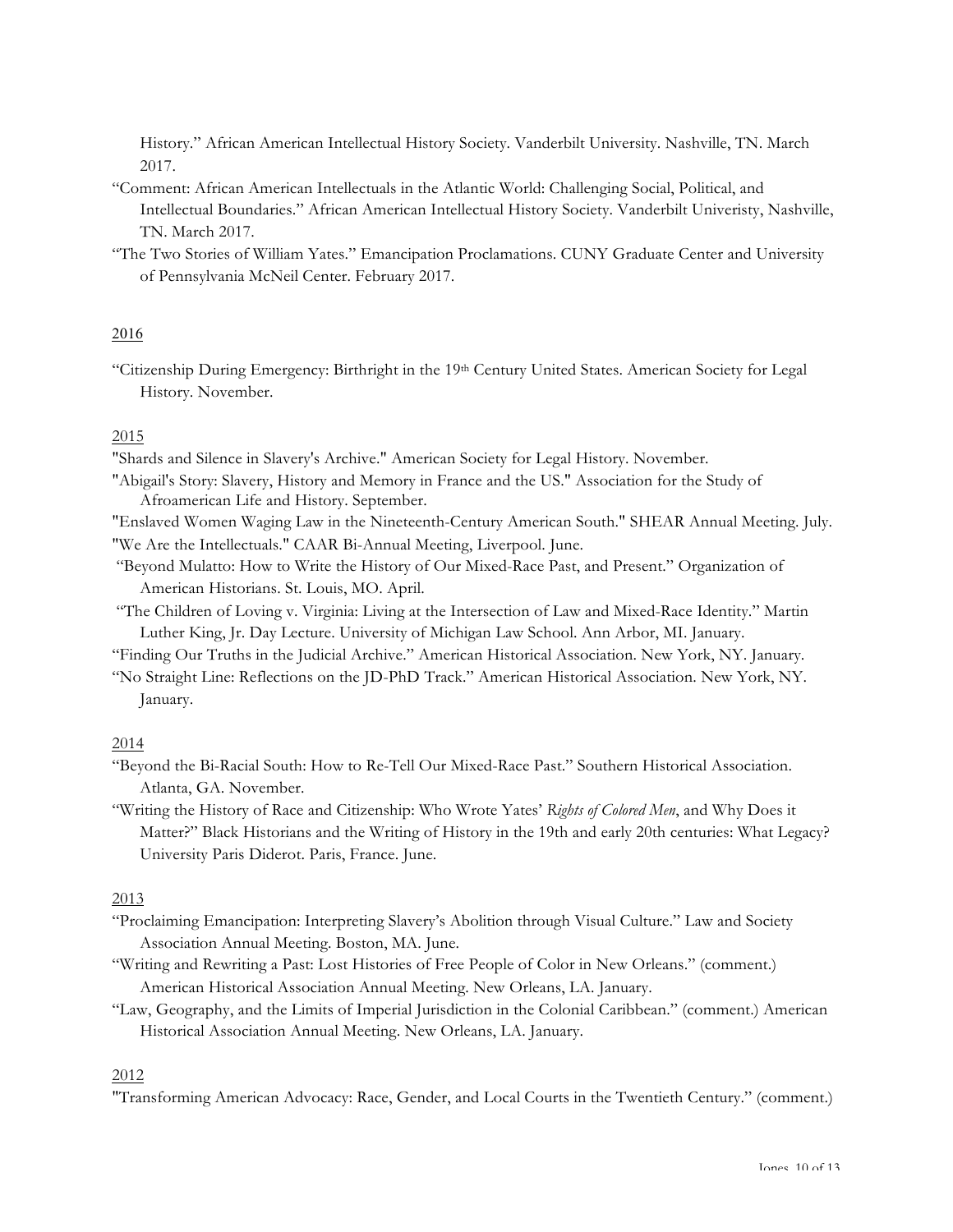American Society for Legal History. St. Louis, MO. November.

"Popote: A Life History of Slavery and Law and the Haitian Diaspora." Organization of American Historians Annual Meeting. April.

### 2011

- "A Tragedy of Metissage? Mulattoes in US Law and Culture." (comment.) American Studies Association. Baltimore, MD. October.
- "Citizenship as Contestation in the Era of Dred Scott." Association for the Study of Law, Culture and the Humanities. Las Vegas, NV. March.

## 2010

- "Representing African American Womanhood in the Early Republic." President's Plenary. Society for Early American History. Rochester, NY. June.
- "Race, Servitude and Family." (comment.) *Ab Initio*: Law in Early America. University of Pennsylvania Law School. June.
- "Reflections on Becoming a Research Subject: Or, Can an Activist Lawyer Write the History of Law." CAAS 40th Anniversary Conference. University of Michigan. March.

### 2009

- "Overturning *Dred Scott v. Sandford*: African American Citizenship in the Antebellum City." American Society for Legal History. Dallas, TX. November.
- "I was born in…Croix-des-Bouquets": Time, Space, and Jurisdiction in Gradual Emancipation New York."
- "Ambiguous Conditions: Law, Slavery and Freedom in the Atlantic World," Universidade Estadual de Campinas (UNICAMP,) Brazil. November.
- "Trans-Atlantic Visions: The Case of Haiti's Faustin Soulouque." Reframing the Color Line: Race and the Visual Culture of the Atlantic World. Clements Library, University of Michigan. October.
- "Meaning, Memory, and the Banning of the Slave Trade in 1808 and 2008: A View from the United States." Les Effets de l'Abolition de la Traite par la Grande Bretagne sur les Discourse Nationaux. Institut Charles V &École des Hautes Études en Sciences Sociales (EHESS.) Paris, France. June.
- "Eglise, Pratiques Culturelles de la Sphere Publique et Libres de Couleur aux Etats-Unis/Church, Public Culture and Free People of Color in Early America." Affranchis et Descendents d'Affranchis dans le Monde Atlantique: Statuts Juridiques, Insertions Sociales et Identites Culturelles. Musee d'Aquitaine. Bordeaux, France. May.
- "Still "Pivoting the Center": From African-American Women's History to the History of the Atlantic World." Organization of American Historians Annual Meeting. Seattle, WA. March.

#### 2008

- "Haiti Re-Enslaved: Saint-Domingue Refugees and American Law in the Slave Markets in New Orleans." Southern Historical Association Annual Meeting. New Orleans, LA. October.
- "Slavery and Naming in Gradual Emancipation New York City." Naming Practices in Brazilian and Caribbean History. Center for Latin American and Caribbean Studies. University of Michigan. September.
- "I was born in…Croix-des-Bouquets": Space, Time, and Jurisdiction in Atlantic World Slavery." Atlantic Emancipations. The McNeil Center for Early American Studies. University of Pennsylvania. April.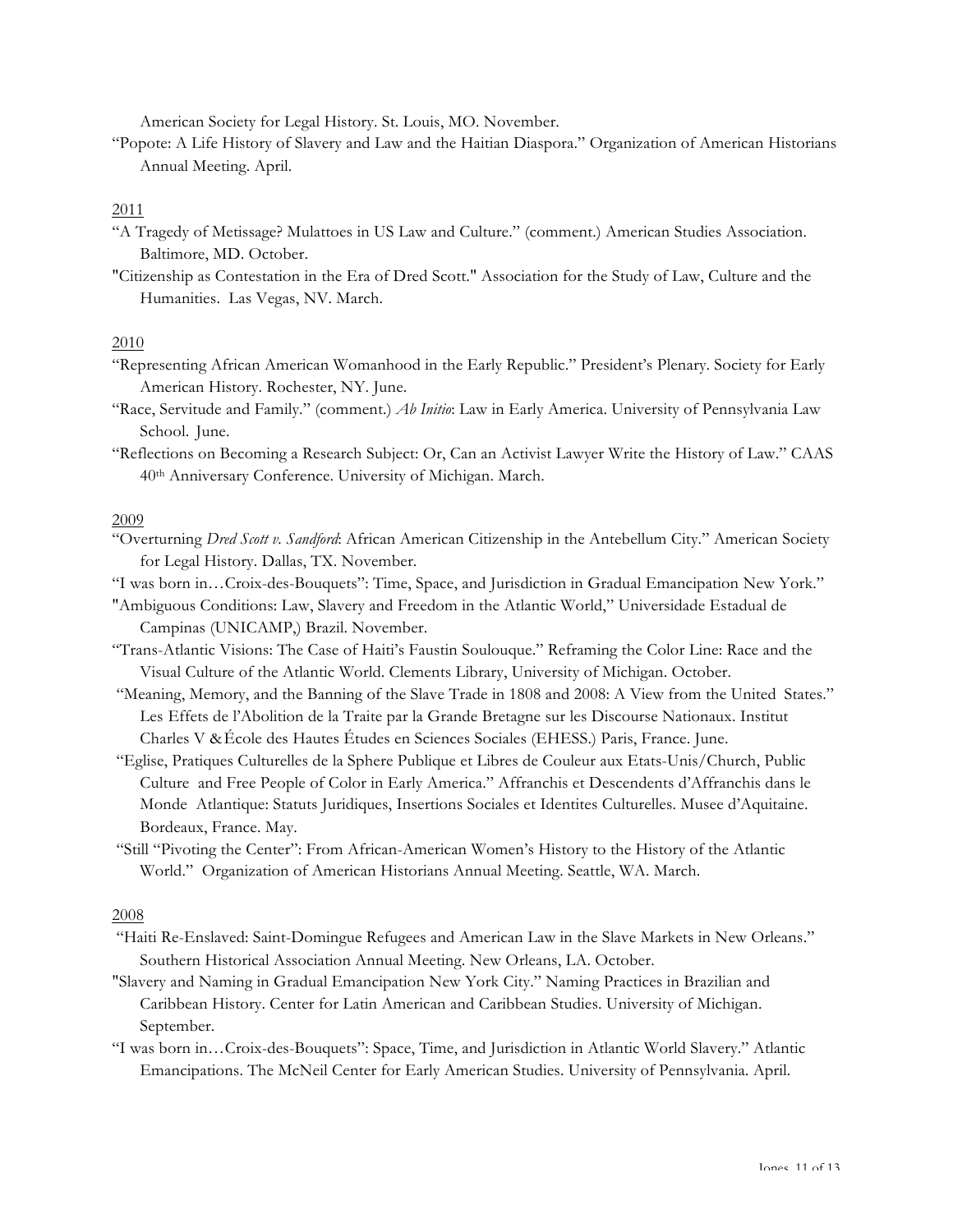2007

- "From Croix-des-Bouquets to Baltimore: Reasserting and Resisting Mastery." American Historical Association. Washington, DC. January.
- "Gender and the "Black Founders": Looking for Black Women in the History of the Early Republic." Society for the History of the Early American Republic (SHEAR). Worcester, Mass. July.
- "*Baptiste v. de Volunbrun:* Law, History, and the Re-Making of the Haitian Revolution." French Colonial Historical Society/Société d'Histoire Coloniale Française. LaRochelle. France. June.

## PROFESSIONAL ACTIVITIES, AND SERVICE (selected)

Berkshire Conference of Women Historians. Co-President. June 2017-

Organization of American Historians. Executive Committee. 2017-present.

American Society for Legal History. Nominations Committee. 2014-2017.

Society of Historians of the Early American Republic. Book prize committee. Member. 2015-present.

*Journal of the Early Republic.* Editorial Board Member. 2016-present.

*Law & Social Inquiry.* Editorial Board Member. 2015-present.

*Slavery & Abolition.* Editorial Board Member. 2015-present.

*Souls: A Critical Journal of Black Politics, Culture and Society.* Editorial Board Member. 2008-present.

Organization of American Historians. Mary Jurich Nickliss Prize in U.S. Women's and/or Gender History Committee. Member. 2016-17.

American Society for Legal History. Program Committee 2015 Co-Chair. 2014-2015.

*Journal of Women's History*. Article Prize Committee. 2013-14.

Law and Society Association. J. Willard Hurst Prize Committee. 2012-13.

American Society for Legal History. Publications Committee. 2011-14.

Organization of American Historians. Merle Curti Award Committee. 2012-13.

Organization of American Historians. Darlene Clark Hine Award Committee. 2011-12.

*Journal of Women's History.* Editorial Board Member. 2006-2014.

Toward an Intellectual History of Black Women Project (with Mia Bay, Farah Griffin, and Barbara Savage.)

Columbia University Center for the Critical Analysis of Social Difference. Toward an Intellectual History of Black Women. Co-director. 2008-2011.

- American Society for Legal History. Member, Board of Directors, 2009-2011.
- Organization of American Historians. 2011 Annual Meeting Program Committee, 2009-2011.
- Berkshire Conference of Women Historians. 2005 Conference Program Committee. 2004-2005.

*American Quarterly, Journal of Social History, Journal of Women's History, Gender & History, Law and History Review, Law & Social Inquiry, Word & Image,* Harvard University Press, Oxford University Press, University of Georgia Press, University of Michigan Press, University of Illinois Press, University of North Carolina Press, NYU Press, University of Pennsylvania Press, and Palgrave/MacMillan. Manuscript reviewer. 2003-present.

At the University of Michigan (selected):

Program in Race, Law & History. University of Michigan Law School. Co-director (with William J. Novak and Rebecca J. Scott.) 2011-present.

William L. Clements Library. Committee of Management. 2012-present.

Rackham Graduate School. MORE Committee Member. 2015-present.